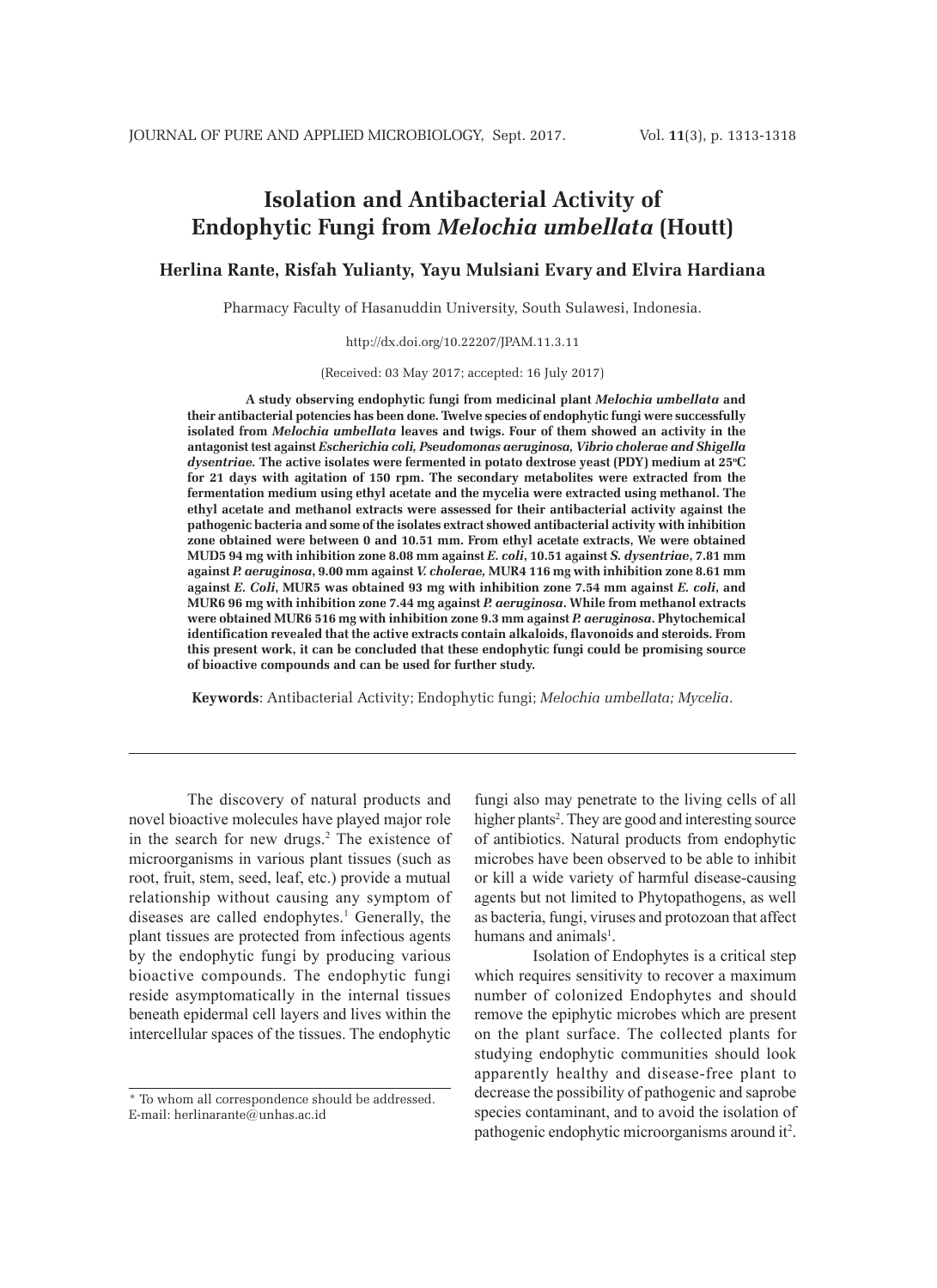Studies about the endophytic fungi have been widely conducted in some countries. Recent study showed that *Melochia umbellata* leave extract triggered antibacterial activity against *Staphylococcus aureus,* and *Shigella dysentriae*  with inhibition zone of 10.5 mm (2500 ppm) and 9.36 mm  $(2500 \text{ ppm})$ , respectively<sup>3</sup>. In this study, we focus on the isolation and identification of endophytic fungi of *Melochia umbellata* and the screening of their antibacterial activity. We are also determining for the phytochemical compounds in the extracts of endophytic fungi. We hope this study will contribute to the invention of new antibiotic candidate which can provide benefits to the health problems.

## **MATERIALS AND METHODS**

#### **Sources for Endophytic Fungi**

Leaves and twigs were thoroughly washed with mild detergent and running tap water and then air–dried. After which they were surface sterilized by using 3 step surface sterilization start with submerging them in 75%ethanol for 3 min. Further sterilization was performed by using 5.3% sodium hypochlorite solution for 5 min, and 75% ethanol for 0.5 min, sequentially. After sterilization, samples were washed with sterile water to remove ethanol residues. Each leaf was cut into 1 cm in size and twigs were cut into two pieces. Samples were placed at the surface of sterile potato dextrose agar (PDA) medium and incubated for 3-5 days, at 25 °C. The fungal isolates were identified based on their morphological characters<sup>6, 7, 8, 9</sup>.

## **Mass cultivation and extraction of metabolites of endophytic fungi**

The fungal endophytes were mass cultivated on potato dextrose yeast (PDY) by placing agar blocks of actively growing pure culture (3mm in diameter) in 250 ml Erlenmeyer flasks that contain 100 ml medium. The flasks were

| Table 1. Zone of Inhibition produced by endophytic fungi on human bacterial pathogens |  |  |  |  |
|---------------------------------------------------------------------------------------|--|--|--|--|
|---------------------------------------------------------------------------------------|--|--|--|--|

| Extract       |                  | Amount of        |                                               |                   |                  |              |
|---------------|------------------|------------------|-----------------------------------------------|-------------------|------------------|--------------|
|               | Endophytic       | Escherichia      | Diameters of Inhibition zone (mm)<br>Shigella | Pseudomonas       | Vibrio           | extract (mg) |
|               | Fungi            | $\text{coli}$    | dysentriae                                    | aeruginosa        | cholerae         |              |
| Ethyl acetate | MUD1             |                  |                                               |                   |                  |              |
|               | MUD <sub>2</sub> |                  |                                               |                   |                  |              |
|               | MUD3             |                  |                                               |                   |                  |              |
|               | MUD4             |                  |                                               |                   |                  |              |
|               | MUD <sub>5</sub> | $8.08 \pm 0.053$ | $10.51 \pm 0.153$                             | $7.81 \pm 0.0781$ | $9.00 \pm 0.097$ | 94           |
|               | MUD <sub>6</sub> |                  |                                               |                   |                  |              |
|               | MUR1             |                  |                                               |                   |                  |              |
|               | MUR <sub>2</sub> |                  |                                               |                   |                  |              |
|               | MUR3             |                  |                                               |                   |                  |              |
|               | MUR4             | $8.61 \pm 0.215$ |                                               |                   |                  | 116          |
|               | MUR5             | $7.54 \pm 0.262$ |                                               |                   |                  | 93           |
|               | MUR <sub>6</sub> |                  |                                               | $7.44 \pm 0.301$  |                  | 96           |
| Methanol      | MUD1             |                  |                                               |                   |                  |              |
|               | MUD <sub>2</sub> |                  |                                               |                   |                  |              |
|               | MUD3             |                  |                                               |                   |                  |              |
|               | MUD4             |                  |                                               |                   |                  |              |
|               | MUD <sub>5</sub> |                  |                                               |                   |                  | 257          |
|               | MUD <sub>6</sub> |                  |                                               |                   |                  |              |
|               | MUR1             |                  |                                               |                   |                  |              |
|               | MUR <sub>2</sub> |                  |                                               |                   |                  |              |
|               | MUR3             |                  |                                               |                   |                  |              |
|               | MUR4             |                  |                                               |                   |                  | 97           |
|               | MUR5             |                  |                                               |                   |                  | 614          |
|               | MUR <sub>6</sub> |                  |                                               | $9.30 \pm 0.106$  |                  | 516          |

J PURE APPL MICROBIO*,* **11**(3), SEPTEMBER 2017.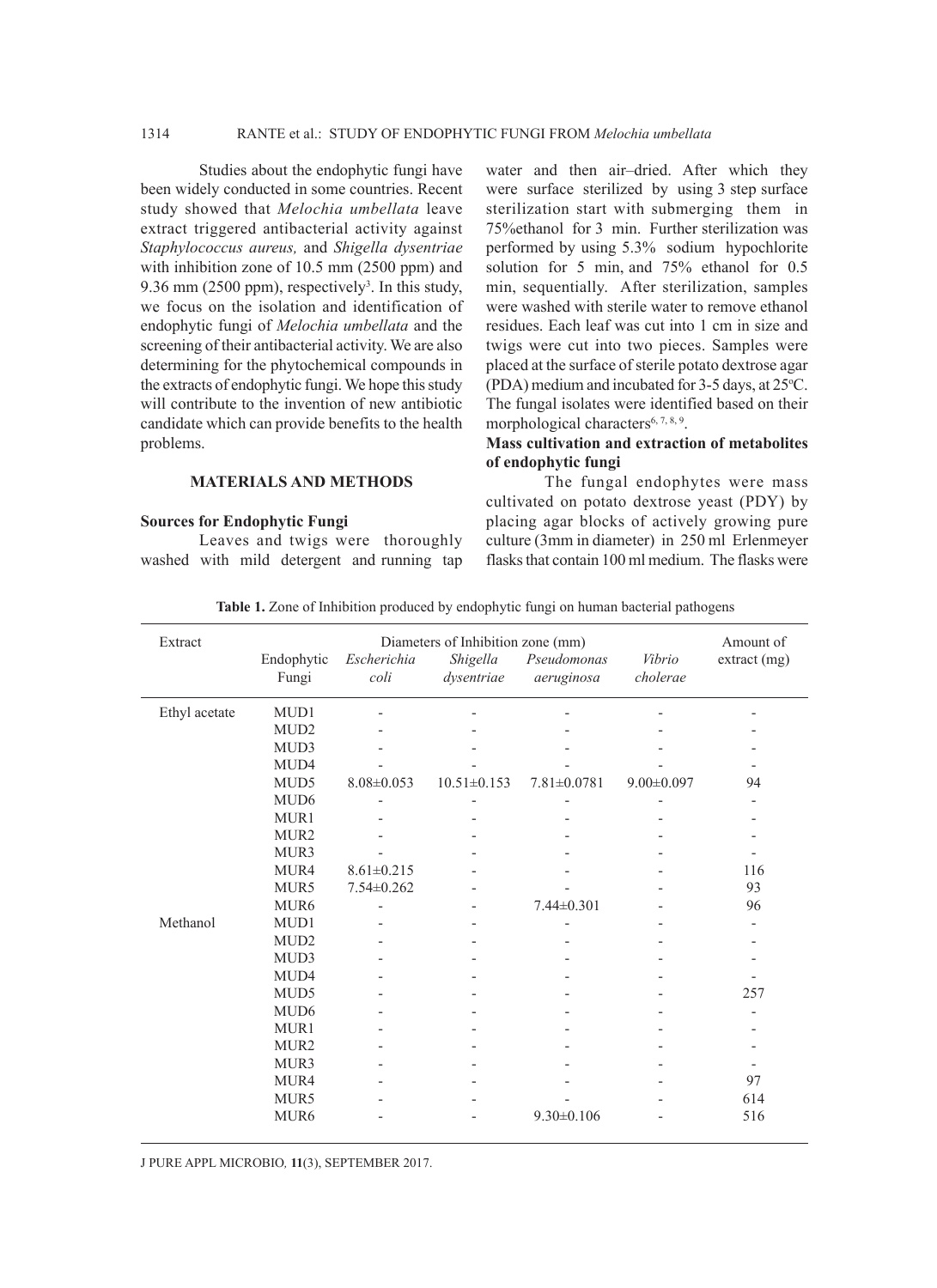incubated at room temperature for 21 days with periodical shaking at 150 rpm. After incubation period, culture media and mycelia were separated by filtration and extracted with the method described by Dasale *et al* (2013).The Fungi mycelia was sonicated in 100 ml methanol for 30 minutes. The mycelia extract was filtered and evaporated. The culture media was extracted by liquid-liquid extraction using ethyl acetate in the same volume with the media. Extraction was repeated three times and the organic solvent of collected extract was evaporated under reduced pressure. The crude extract was then dissolved in Dimethyl sulphoxide (DMSO) for antibacterial bioassay.

## **Antibacterial Activity Test Organisms**

There were 4 strains of pathogenic bacteria which were used for the antibacterial activity of fungi. They were *E. coli, S. dysentriae, P. aeruginosa,* and *V. cholerae.*

## **Antagonist test**

Endophytic fungi cultures were transferred to petri dish which consisted of nutrient agar medium and pathogenic bacteria. The dishes were incubated for 24 hrs, at 37°C.

## **Antibacterial activity test**

The agar well diffusion assay method was used to examine the antibacterial activity of



**Fig. 1.** Endophytic Fungi Isolates

J PURE APPL MICROBIO*,* **11**(3), SEPTEMBER 2017.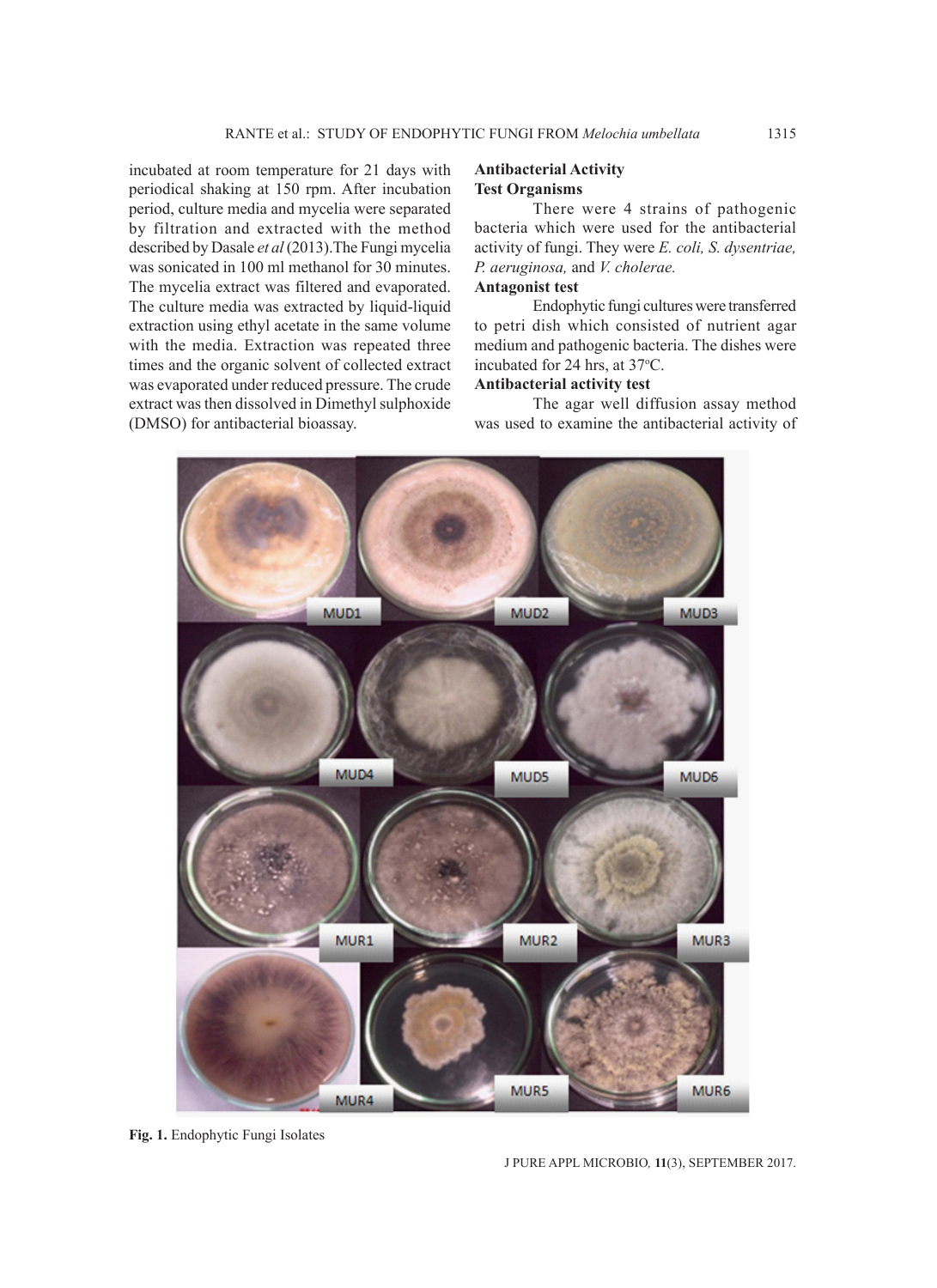fungi. In this method, wells were aseptically made in seeded media using sterile cork borer and an amount of 20 µl bioactive metabolite was dropped in the previously prepared wells and incubated at 37°C in bacteriological incubator for 24 hrs. Finally, plates were observed for zones of inhibition



A. Antagonist test against *Escherichia coli*

B. Antagonist test against *Pseudomonas aeruginosa*

C. Antagonist test against *Shigella dysentriae*

D. Antagonist test against *Vibrio cholera*

1-12 are the 12 endophytic fungi isolate examined in the antagonist test

1 : MUD1 7 : MUR1 2 : MUD2 8 : MUR2 3 : MUD3 9 : MUR3 4 : MUD4 10 : MUR4 5 : MUD5 11 : MUR5 6 : MUD6 12 : MUR6

**Fig. 2.** Antagonist test result

J PURE APPL MICROBIO*,* **11**(3), SEPTEMBER 2017.

and their diameter was measured with Antibiotic zone scale.

#### **Phytochemistry identification**

The active antibacterial isolate extracts were identified for their phytochemistry compounds. These were done by thin layer chromatography method. The extracts were eluted using hexane: ethyl acetate (2:1) and the results were observed under UV 254, 366 nm and visible (after sprayed with  $10\%$  H<sub>2</sub>SO<sub>4</sub>). For Alkaloid identification, the spots were sprayed with dragendorf reagent and for flavonoids identification by using sitroboric reagents<sup>11, 12</sup>.

#### **RESULTS**

## **Isolation of Endophytic fungi**

In the present study, fungal strains were isolated from leaves and twigs of *Melochia umbellata*. A total of 12 fungi was isolated. Four most active isolates from antagonist test which showed the biggest inhibition zone were fermented. The active endophytic fungi were fermented for 21 days using PDY to obtain the secondary metabolites. The fermentation broth or supernatant was extracted with ethyl acetate and the biomass was extracted with methanol. Screening of endophytic fungi to determine antibacterial activity was executed by agar well diffusion method against 4 pathogenic human bacteria (*Escherichia coli, Shigella dysentriae, Pseudomonas aeruginosa,* and *Vibrio cholerae*).

Extraction of isolates in 200 ml PDY medium resulted in 94 mg ethyl acetate extract from MUD5 isolates, 116 mg extract MUR4, 93 mg extract MUR5 and 96 mg extract MUR6. The methanol extract obtained were 257 mg from MUD5 isolates, 97 mg extract MUR4, 614 mg extract MUR5 and 516 mg extract MUR6.

In antibacterial activity, MUD5 showed high inhibition zone, 8,08 mm against *E. coli*, 10,51 against *S. dysentriae*, 7,81 mm against *P. aeruginosa*, 9,00 mm against *V. Cholerae.* Diameter of inhibition zone of MUR4 was 8,61mm against *E. Coli*, MUR5 was 7,54 mm against *E. Coli*, and MUR6 was 7,44 mg against *P. Aeruginosa*. While from methanol extracts were obtained MUR6 with inhibition zone 9,3 mm against *P. Aeruginosa.*

Phytochemical identification were carried out for all the active extracts and showed that ethyl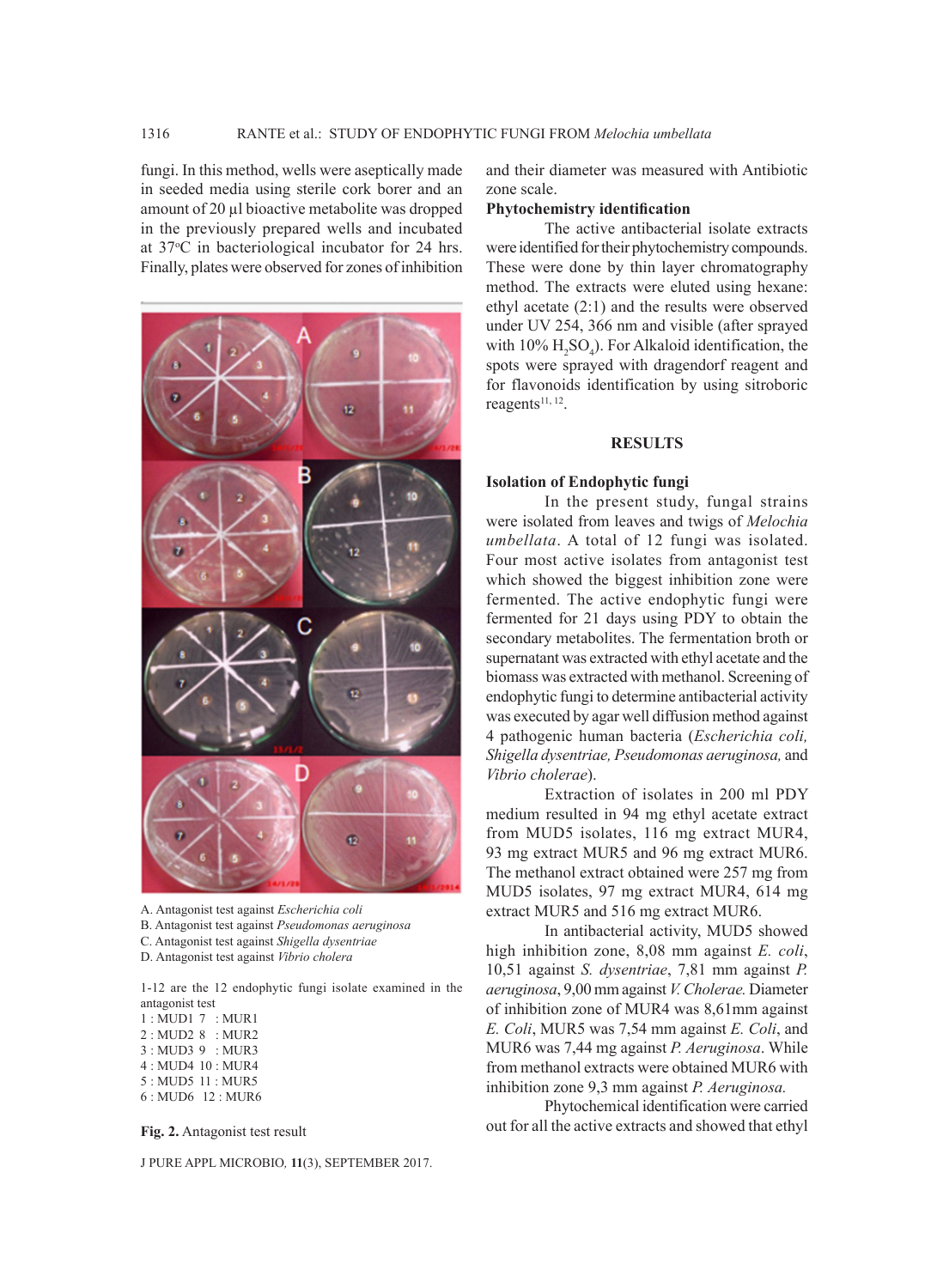

A. UV 2541. Ethyl acetate extract of MUD5 B. UV 366 2. Ethyl acetate extract of MUR4

- C.  $H_2SO_4 10\%$ <br>D. Sitroboric 3. Ethyl acetate extract of MUR5
- 4. Ethyl acetate extract of MUR6

E. Dragendorf 5. Methanol extract of MUR6

**Fig. 3.** Phytochemical identification

acetate extract of MUD5, MUR4, MUR5, MUR6 contained alkaloid compound based on red spot formation on thin layer chromatography after spraying of Potassium Bismuth Iodide solution. Flavonoids content of all active extracts showed by the light green spot on uv 366 after being sprayed with sitroboric. From the preliminary phytochemical screening also revealed the presence of steroids in ethyl acetate extract of MUR6 based on the formation of red spot after the spot being sprayed with  $H_2SO_4$  10%. (Figure 3).

#### **DISCUSSION**

Various species of endophytic fungi made an ecological niche in the inner space of plants. The fungi interact with their environment in a positive manner in the role of improving plant defense and disease control. Endophytic fungi isolation from medicinal plant results in the production of bioactive metabolites which has a great activity against microbes. Hence, scaling up the production of bioactive metabolites is necessary to fulfill the demand of agriculture and pharmaceutical industries. In this study, we have isolated 12

endophytic fungi from *Melochia umbellata*. Ethyl acetate extract from fungi isolate (MUD5) shows activities against *E. coli, S. dysentriae, P. aeruginosa, and V. cholerae.* MUR6 produce active secondary metabolites against *P. aeruginosa,* both in the supernatant and the biomass. Phytochemical identification showed that all active extract consist of alkaloids, steroids and flavonoids compound.

#### **CONCLUSION**

The present investigation was an attempt to search for potential endophytic fungi from *Melochia umbellata*. The study revealed the active antibacterial extracts which were extracted with ethyl acetate and methanol. Four active ethyl acetates and 1 active methanol extract were examined for their antibacterial activities based on their inhibition zone diameters. Therefore, further determination of active metabolites content in the extract needs to be investigated quantatively and completely. Besides that, TLC bioautography need to be developed in case to investigate the active antibacterial fraction.